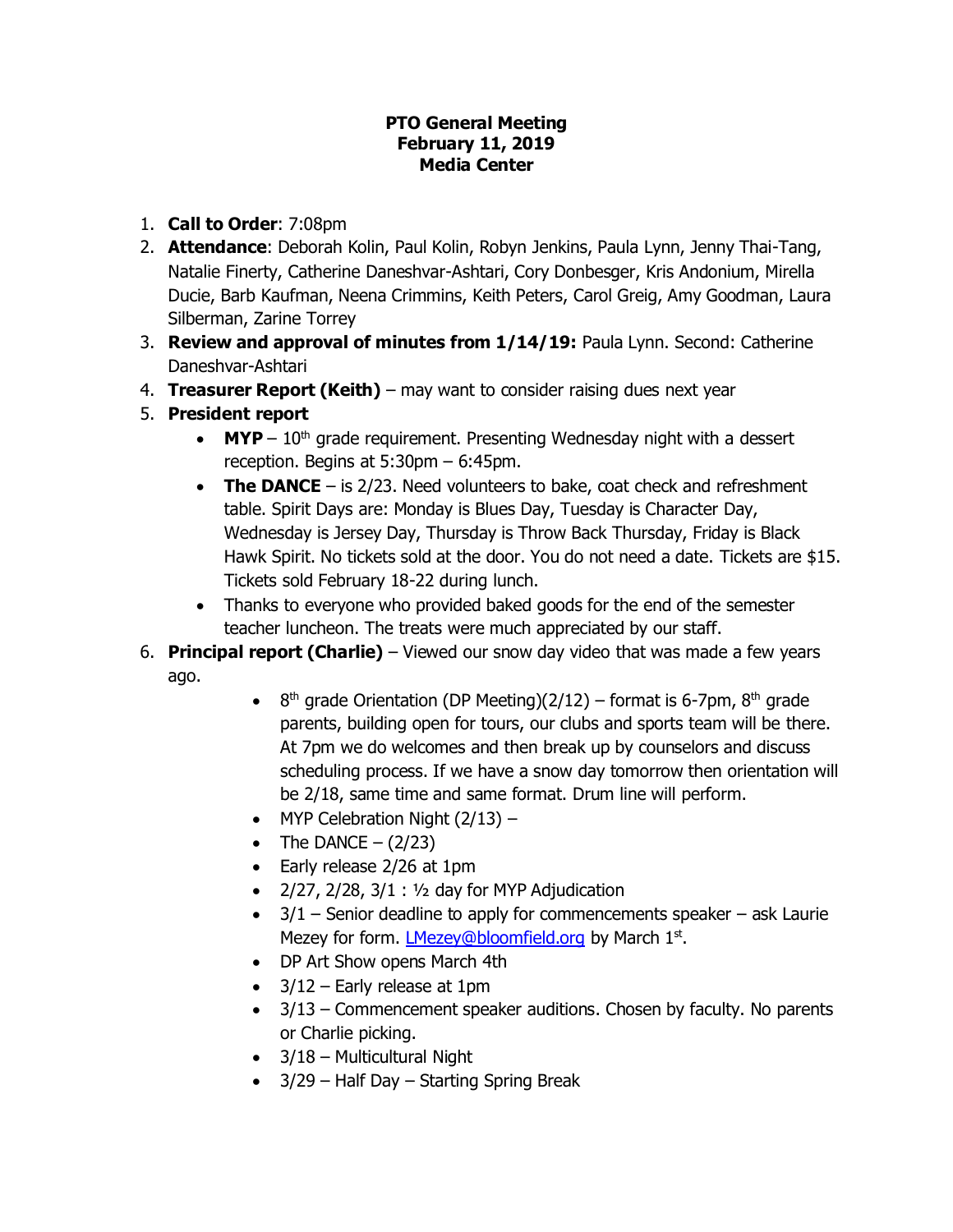### **Next year school play is Fiddler on the Roof**

**Lake Orion – Mental Health Program:** was attended by members of STUCO on Friday, February  $8<sup>th</sup>$ . They attended the "Spreading the Mental Wealth" conference to help combat mental health issues in schools.

### **Chinese New Year Celebration** – this past Saturday at the school

**11/12 Grade Design Project:** A site visit was done at Olathe., Kansas. CAPS program at Blue Valley is similar to our building. They run choice programs, which are not required. It gives students practical skills with high level training programs. They like it because it gave their district better exposure. They had curricular partners – higher education and business. They sat down with the teachers and built curriculum together. They had to build the buildings we don't have to. Model: production, Lahser – Robotics program, Bowers Academy and BHHS. Big Idea Summit coming up in March. Will be at MSU to leverage our community assets to enhance these programs. Nothing for next year. One program will start in Fall of 2020.

### **New District Videos** – posted

**Revised scheduling timeline** - February 12, 14 and 19<sup>th</sup>, 9<sup>th</sup>, 10<sup>th</sup> and 11<sup>th</sup> grade student meetings will be in Interdisiplinary.

February  $12<sup>th</sup>$  will be  $7<sup>th</sup>$  hour for all 11 graders:

Gohl: Auditorium Fogle: Aux Gym Hollyer-Madis: Auditorium Klein: Orchestra Room Brooks Band Midea: Aux Gym

February 14<sup>th</sup>:

1st hour 10C ID Class 3 rd hour 9C ID Class

February  $19<sup>th</sup>$ :

2<sup>nd</sup> hour 9B ID Class 4 th hour 9A ID Class 6 th hour 10A ID Class 8<sup>th</sup> hour 10B ID Class

New Course Proposals – new leadership programs for all students. Acting  $11$  – advanced acting will be offered. Barb/Neena suggestion: Would like to see an English extension, SAT prep. Right now we have Math extensions.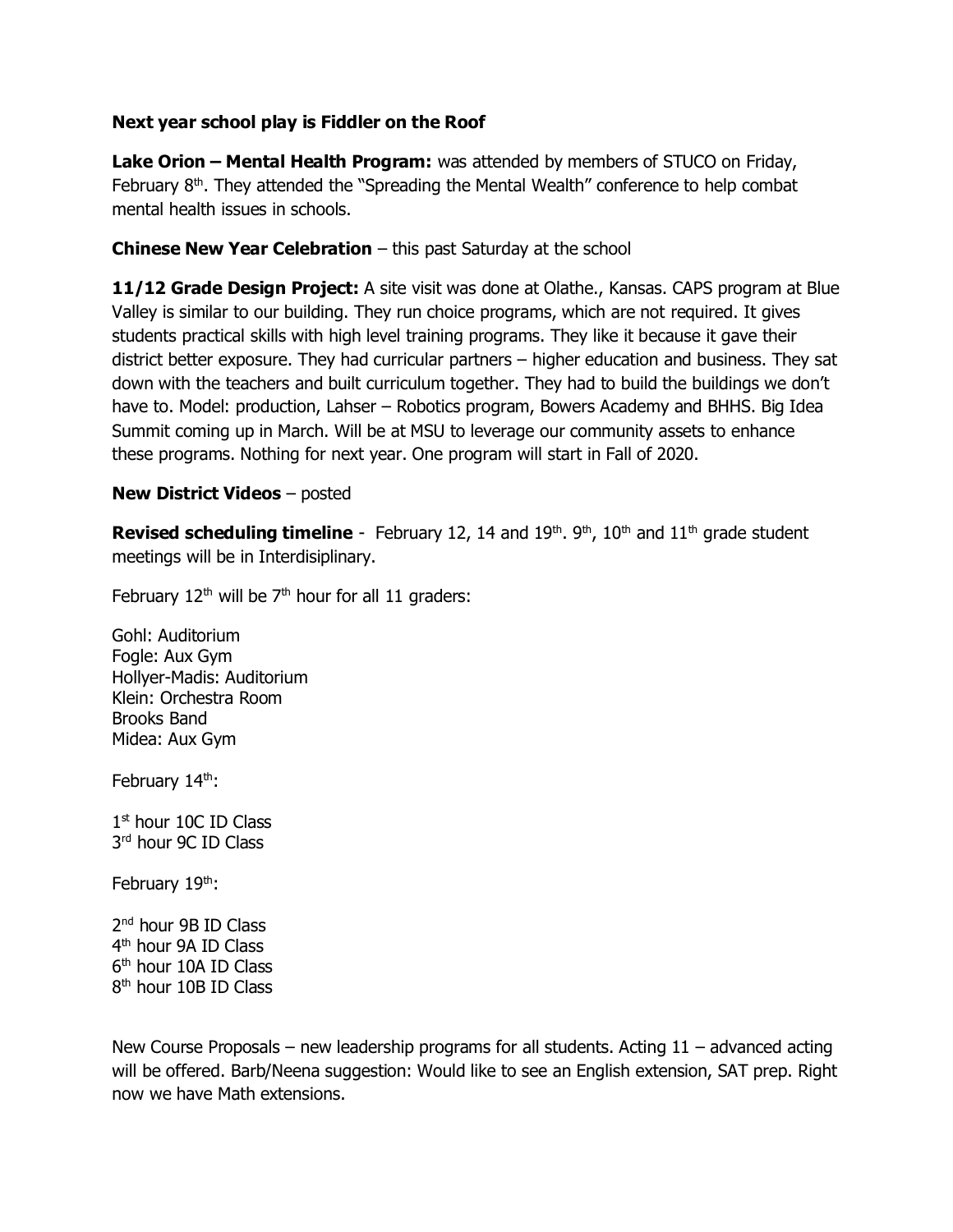Advisory: New Associate Principal working with teachers. All 4 Wednesdays of the month they can travel. They can do an academic visit on line, in advisory, outside of advisory  $-$  can use lunch period. They are pass/fail. This month is around Black history month and inventors. Exploratory. Will be tried for the remainder of the year.

**School Safety:** (Cory) Tabletop Drills/Training – do scenario training on big maps. They came up with scenarios with fire dept, police, EMS to talk about the response, manage students, how manage parents and staff. Keep doing drills so they are second nature. They will take the maps will do table top drill with teachers in each learning community. Then take it in and do training with students. If fire was here where would you go? Active shooter situation where would be unification site?

Surprise drills – fire, (3) lock down. (they are unannounced and teachers don't know about it). It will be done in small groups to deal with mental health concerns. BluePoint has not been activated this year. Not able to do Blue Point unannounced because so many people notified. Pros of unannounced drills – teach them to work through stress. Negative is it will mess up academic day.

Incoming  $9<sup>th</sup>$  graders – had a conversation what happens if. Talked them through run, hide, fight.

Teachers – need to have conversations with students. School safety did small groups on what ifs. Police and fire did scenarios with teachers in different areas. If conversation not having school safety needs to know.

Parents – have a conversation at home with kids also. This is a partnership. Situational Awareness and know your exits. He will share talking points with Charlie to send out. Get out no matter what it takes. Don't worry about getting in trouble. If something happens, parents should go to reunification sites not school.

Active shooter training this summer – police and fire department to work together. Coming in together vs one waiting for the other.

If you look at data, more likely situation are medical (fainting, broken legs, trampled). Stop the Bleed program will be coming up in April, teaming up with teachers and fire and police. All schools have at least one, high school have 4.

E911 – just installed in district. We know what phone calls 911, from what specific classroom calls from what school. School security, Charlie and dispatcher all notified.

Calendar – Teachers are in negotiations and waiting for calendar to be complete. Survey in regards to school starting before Labor Day, has been looked at. Start times will be reviewed also by a committee.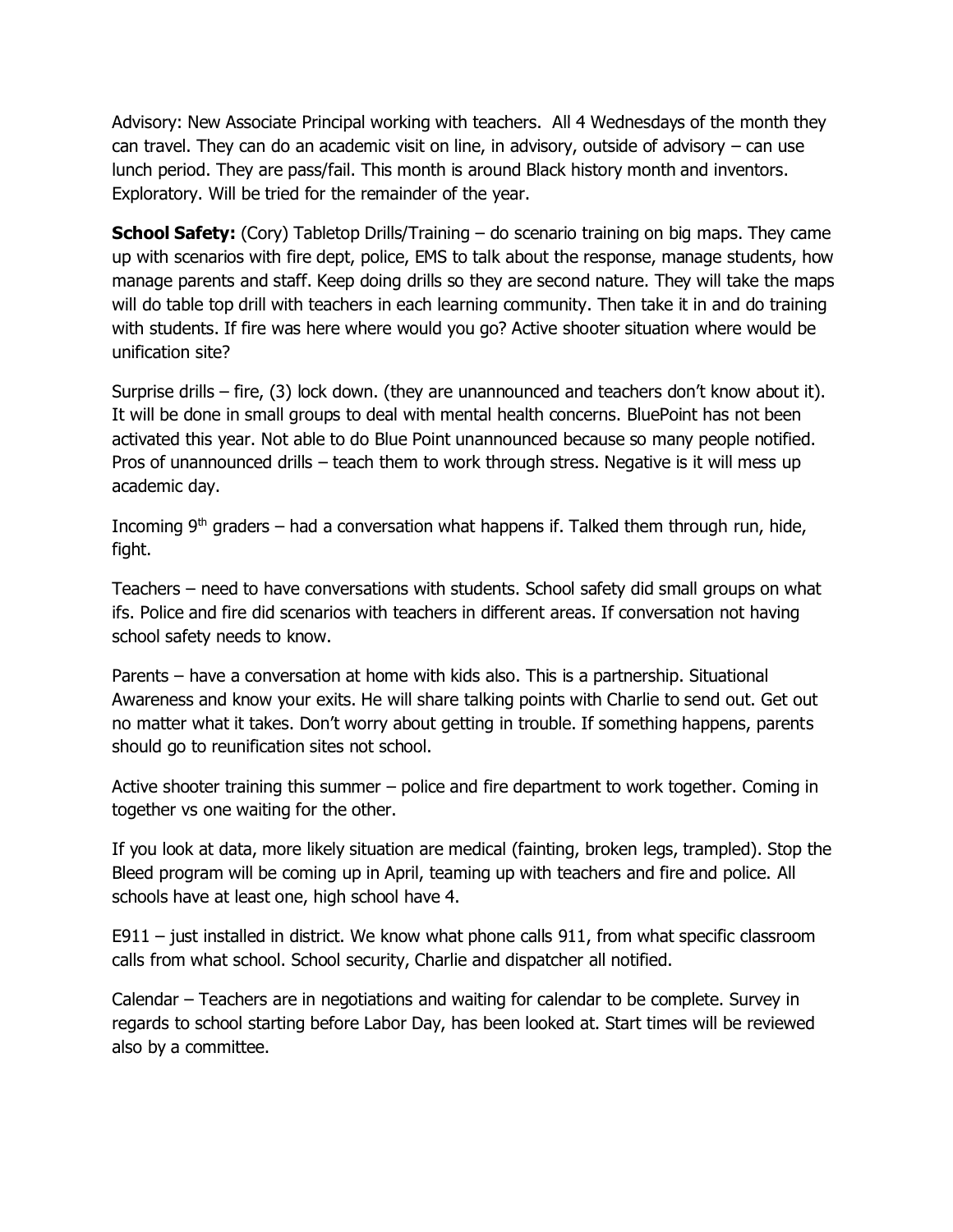Graduation – DTE is unlimited tickets. We are not in the clear yet that it will be there. Have 120 days left before locked in. If booted out then we will have it at Meadowbrook. Meadowbrook allows 6 seated in pavilion.

# **7. Committee reports:**

- BYA Recognition is February 25<sup>th</sup>. You can nominate anyone but your own child. It's on the website.
- Sports and Clubs PKA Sports Update: Freshman Isabelle Goldstein won the national figure skating pairs competition Novice division at the DSC. Figure skating team went undefeated and will be going to states to defend their state title. Our ski team will be competing in regionals this Wednesday. Our girls basketball team are going for their  $8<sup>th</sup>$  straight win. Our boys basketball team recently went on the road and beat Lake Orion. Swim team ended divisional play undefeated at 7-0 and 4 divers made it to States. BHHS Drama fundraiser raised over \$1000. BHHS Forensics started off season with a win as 51 students made it to sem-finals and 27 to finals. BHHS Robotics presenting at the United Nations for international girls in science event. BHHS Student Leadership presented at Lake Orion school focusing on mental health awareness. This Thursday, PK Sports will be doing a piece interviewing students regarding " Black History Awareness Month" and what students are doing in high school. Model UN kicks off their season at home 2/23 at BHHS. MYP night is Wednesday. BHHS Gymnastics will be at regionals on March  $2<sup>nd</sup>$ . Boys Hockey team is 10-6, Senior Night is 2/14. Girls Hockey Team won their last 2 games as of 2 Saturdays ago, they had a charity event honoring Ainsely's Angels, an organization focusing on special needs where the girls basketball team came and cheered them on.
- Global Education Team -
- $\bullet$  Social Media (Paula) nothing new to update
- $\bullet$  Student Leadership updates  $-$
- Multicultural Celebration Leah and Catherine  $-3/18$  MC night at BHHS and is district wide. We need volunteers, Australia and South America. This year's theme is Inspirational Figures. Someone from that country came to America and made a difference. You don't need to be from that background. Pick up a packet.

# **Important Dates:**

- Class of 2023 Family Orientation Night Tuesday, February 12 at 7pm (Come early and learn about our IB Diploma Programme from 6-7pm)
- MYP Personal Project Celebration Wednesday, February  $13<sup>th</sup> 5:30-6:45pm$
- All Night Party Meeting Thursday, February 21 $<sup>st</sup>$  at 7pm in the Knowledge market</sup>
- The DANCE Saturday February  $23<sup>rd</sup>$  7-10pm